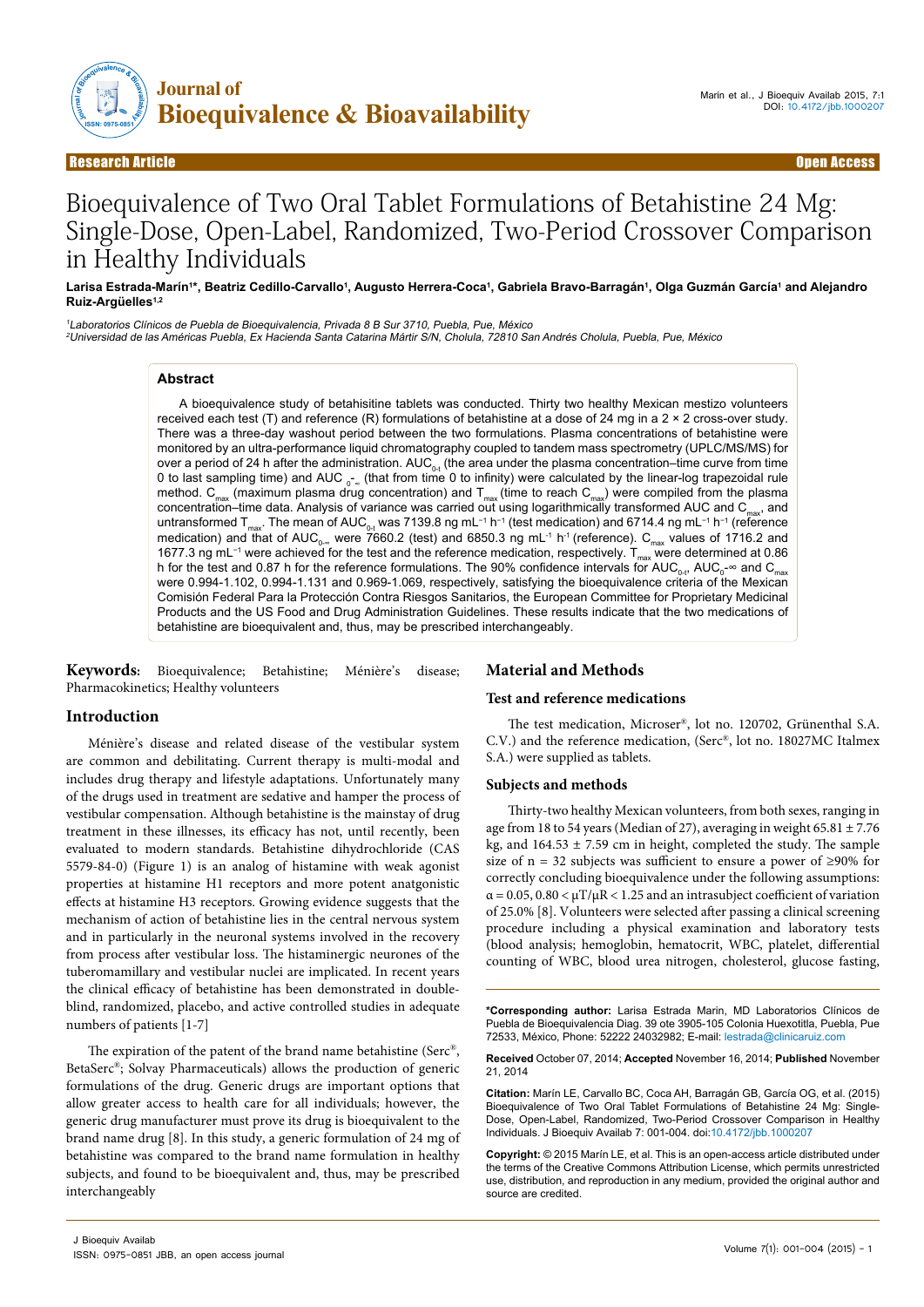**Citation:** Marín LE, Carvallo BC, Coca AH, Barragán GB, García OG, et al. (2014) Bioequivalence of Two Oral Tablet Formulations of Betahistine 24 Mg: Single-Dose, Open-Label, Randomized, Two-Period Crossover Comparison in Healthy Individuals. J Bioequiv Availab 7: 001-004. doi:10.4172/jbb.1000207



sGOT and sGPT and urine analysis; specific gravity, color, pH, sugar, albumin, bilirubin, RBC, WBC, and cast), electrocardiogram and simple chest X-ray. Volunteers were excluded if they were possibly sensitive to this type of medication, had a history of any illness of hepatic, renal, or cardiovascular systems, or had taken alcohol or other medications for a long period of time. This was done to ensure that the existing degree of variation would not be due to an influence of illness or other medications. All volunteers avoided using other drugs for at least one week prior to the study and until after its completion. They also refrained from alcoholic beverages, and xanthine-containing foods and beverages 48 h prior to each dosing and until the collection of the last blood sample. At the time of going into each of the periods, the investigation of drugs of abuse in urine and pregnancy test were performed Each volunteer received an oral dose of 24 mg (1 tablet) of betahistine dihydrochloride in a standard  $2 \times 2$  cross-over model in a randomized sequence. There was a three day washout period between the doses. This study was performed according to the revised Declaration of Helsinki for biomedical research involving human subjects and therules of Good Clinical Practice. The protocol of this study was approved by the Ethical Committee of Laboratorios Clinicos de Puebla de Bioequivalencia (Conbioética No. 21CEI00120130605, Comisión Federal para la Protección Contra Riesgos Sanitarios [COFEPRIS] No. 13 CEI 21 114 126), and registered in the Mexican National Registry of Clinical Studies. All participants signed a written informed consent after they had been informed of the nature and details of the study in accordance with COFEPRIS Guidelines for Bioequivalence Tests [9-14].

Subjects were entered at the Clinical Unit of Laboratorios Clínicos de Puebla de Bioequivalencia at 17:00 h 1 day before each study period and fasted 10 h before each drug administration and 2 h after. At 06:45 h, the median cubital vein was cannulated (BD Saf-T-Intima<sup>TM</sup>), and 0.5 mL of heparinized normal saline injectable solution (20 units mL−1) was flushed into the cannula to prevent blood clotting. The doses were taken at 8:00 a.m. of each dosing day with 250 mL of tap water. At 2 h after oral administration, all subjects were given standarized meals. Subjects were not allowed to remain in a supine position or to sleep until 8 h after oral administration. Approximately 6 mL blood samples were collected via the cannula at the following times; predose, 0.16, 0.33, 0.50, 0.66, 0.82, 1.00, 1.25, 1.50, 2.00, 4, 8, 12 and 24 h after the administration. The heparinized normal saline injectable solution, 0.5 mL, was flushed after each blood sampling. The blood sample was centrifuged immediately, and plasma sample was frozen at −196ºC in liquid nitrogen tanks until the ultra-performance liquid chromatography/tandem mass spectrometry (UPLC/MS/MS) analysis.

#### **UPLC/MS/MS assay of betahistine in plasma**

The concentrations of betahistine (acid-2-pyridyl acetate) in plasma were measured by a method that was developed and validated for this purpose [15-17]. Briefly, a 30 µL aliquot of internal standard (D-6 acid-2-pyridyl-acetate 5000 ng/mL), and a 330 µL aliquot of 4% phosphoric acid were added to a 300 µL aliquot of plasma sample

in a test tube. After vigorous vortexing, 300 µL of this mixture were transferred to one well of an Oasis® MCX pre-conditioned solid phase extraction plate, whixh was then washed twice with 2% formic acid and 100% methanol. Three hundred µL of methanol:water (80:20 v/v) with 5% ammonium hydroxide and constant vacuum were used to elute the contents of the wells to a collection plate that was sealed and introduced to the autosampler of an ultra-performance liquid chromatography system coupled to tandem mass spectrometer.

The mobile phase, a mixture of ammonium acetate: acetonitrile (20:80 v/v) was run at a flow rate of 0.15 mL min−1. The column effluent was monitored using tandem mass spectrometry in a positive electrospray ionization mode, using 18eV cone voltage and 10eV colliding energy, to detect the following transitions 138.00>119.65 and 141.95>95.60 for detection of acid-2-pyridyl acetate and the deuterated isotope respectively. The full system consisted of an Acquity  $\text{UPLC}^{\text{TM}}$ system (Waters, Milford, MA, USA), a Quattro Premier XE Mass Spectrometer (Waters), Waters MassLynx<sup>TM</sup> software and an Acquity UPLCTM BEH Shield RP18 column, 130Å, 1.7  $\mu$ m, 2.1  $\times$  100 mm column (Waters).

#### **Pharmacokinetic analysis**

Non-compartmental pharmacokinetic characteristics were derived by standard methods. The maximum plasma concentration,  $C_{\text{max}}$ , and the time of its occurrence,  $T_{\text{max}}$ , were compiled from the concentration– time data. The  $AUC_{0,+}$  was calculated using the linear trapezoidal rule and was extrapolated to infinity according to the relationship

$$
AUC_0 -_{\infty} = AUC_{0-t} + Ct / \beta
$$
 (1)

where  $AUC_{0}$ -<sub>∞</sub> is the area under the plasma concentration–time curve from 0 to time infinity, Ct is the last concentration evaluated in plasma greater than the limit of quantification (LOQ) and β is elimination rate constant at terminal phase.

### **Statistical analysis of data**

The following tests or procedures have been carried out for AUC,  $C_{max}$ , and  $T_{max}$  ANOVA was performed using logarithmically transformed AUC and  $C_{\text{max}}$ , and original scaled values of  $T_{\text{max}}$ . The Schuirmann's two one-sided t-tests (i.e. for logarithmically transformed AUC and  $C_{\text{max}}$ ) were conducted to test the bioequivalence of the pharmacokinetic characteristics between the medications. The range of bioequivalence for parametric analysis was set to the commonly accepted 80–125% obtained from ln-transformed parameters from the reference medication, and the range of equivalence for non-parametric analysis was set to the 20% of the reference mean. All statistical comparisons were made using the Phoenix<sup>TM</sup> WinNonlin<sup>®</sup> software version 6.3 program.

### **Results**

## **UPLC/MS/MS analysis**

In this UPLC/MS/MS method, no interferences were observed in human plasma. The retention time for pyridyl acetic acid and D6 pyridyl acetic acid (internal standard) was approximately 1.4 min for both. The calibration curve was reproducible and linear over the range of 10-1000 ng mL−1. The LLOQ for betahistine in human plasma was 10 ng mL−1 based on a signal-to-noise ratio ≥ 39. For the intra-batch assay, the precision ranged from 3.90% to 5.53%, and the accuracy ranged from 94.93% to 104.75%. Inter-batch precision and accuracy ranged from 2.11% to 4.97% and 100.70% to 106.60%, respectively.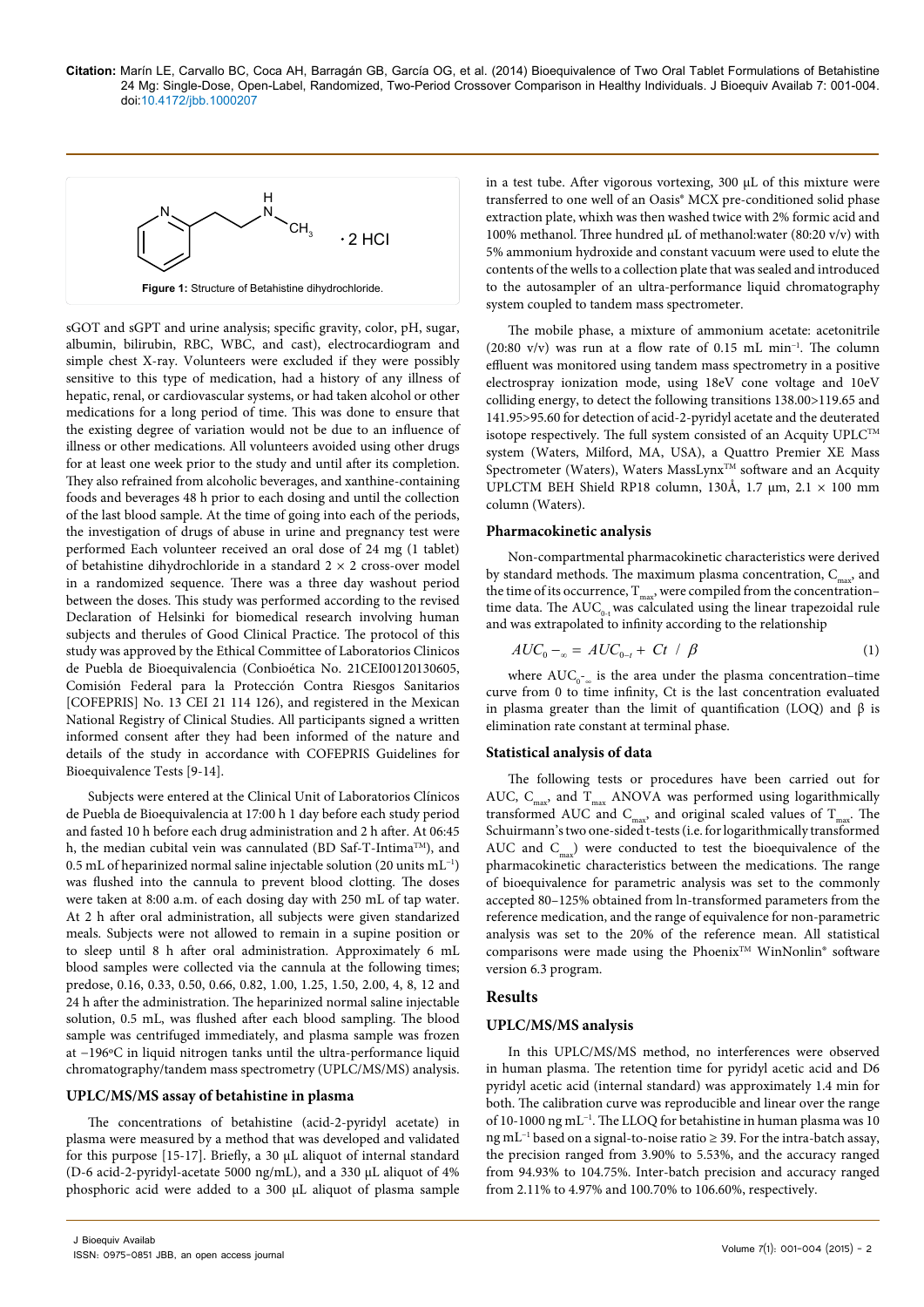**Citation:** Marín LE, Carvallo BC, Coca AH, Barragán GB, García OG, et al. (2014) Bioequivalence of Two Oral Tablet Formulations of Betahistine 24 Mg: Single-Dose, Open-Label, Randomized, Two-Period Crossover Comparison in Healthy Individuals. J Bioequiv Availab 7: 001-004. doi:10.4172/jbb.1000207

## **Clinical observations**

The tolerability of both betahistine medications was good. Clinically relevant or drug-related side effects were not observed in any of the 32 volunteers [18].

### **Pharmacokinetic characteristics**

The plasma betahistine pharmacokinetic parameters from the Serc® (reference, manufactured by ITALMEX) tablets and Microser® (test, manufactured by GRÜNENTHAL) tablets are summarized in Table 1, and the mean plasma betahistine concentration–time profiles are shown in Figure 2.

Almost identical plasma betahistine concentration profiles were obtained from both formulations. The mean terminal half-life for test and reference medications was  $3.7 \pm 0.6$  h and  $3.3 \pm 0.2$  h, respectively which were very similar to other studies.

### **Standard bioequivalence analysis**

As shown in Table 2, no significant sequence or period effects were found for all the three bioavailability parameters  $C_{\text{max}}$ , AUC<sub>0</sub>-t and  $\mathrm{AUC}_\mathrm{0}$  - $\infty$ , indicating that the cross-over design was properly performed.

Table 2 summarizes the bioequivalence statistics of the Lntransformed parameters  $C_{\text{max}}$ ,  $\text{AUC}_{0}$ -t and  $\text{AUC}_{0}$ - $\infty$ . As shown, the

|                 | Test. Microser ®<br>24 mg Betahistine |      |                 |            |              |            |         | Reference, Serc ®<br>24 mg Betahistine |      |              |              |            |  |  |
|-----------------|---------------------------------------|------|-----------------|------------|--------------|------------|---------|----------------------------------------|------|--------------|--------------|------------|--|--|
|                 | Cmax                                  | tmax | t $\frac{1}{2}$ | <b>AUC</b> | AUC∞         | <b>MRT</b> | Cmax    | tmax                                   | t ½  | <b>AUC</b>   | AUC∞         | <b>MRT</b> |  |  |
|                 | (nq/mL)                               | (h)  | (h)             | ng*h/mL)   | $(nq^*h/mL)$ | (h)        | (nq/mL) | (h)                                    | (h)  | $(nq^*h/mL)$ | $(nq^*h/mL)$ | (h)        |  |  |
| Mean            | 1716.2                                | 0.9  | 3.7             | 7139.8     | 7660.2       | 4.6        | 1677.3  | 0.9                                    | 3.3  | 6714.4       | 6850.3       | 4.6        |  |  |
| St Dev          | 307.5                                 | 0.3  | 3.1             | 2284.3     | 4636.9       | 1.3        | 252.6   | 0.3                                    | 1.3  | 1413.2       | 1622.8       | 1.1        |  |  |
| <b>St Error</b> | 54.4                                  | 0.0  | 0.6             | 403.8      | 819.7        | 0.2        | 44.7    | 0.1                                    | 0.2  | 249.8        | 286.9        | 0.2        |  |  |
| CV              | 17.9                                  | 30.6 | 84.3            | 32.0       | 60.5         | 28.6       | 15.1    | 38.3                                   | 38.1 | 21.0         | 23.7         | 24.2       |  |  |
| <b>Median</b>   | 1772.8                                | 0.8  | 3.3             | 6971.8     | 7081.4       | 4.5        | 1742.5  | 0.8                                    | 3.3  | 6363.6       | 6427.7       | 4.5        |  |  |

MRT= Mean residence time; St Dev = Standard deviation; St Error = Standard error; CV = Coefficient of variation expressed as percent

**Table 1:** Values of pharmacokinetic parameters of betahistine in two oral formulations.



О, vertical bars depict standard deviation).

|          | Ratio B/A |       | 90% Confidence Interval |       | Westlake Interval | Shuirmann's P value |        |  |
|----------|-----------|-------|-------------------------|-------|-------------------|---------------------|--------|--|
| Ln(Cmax) | 101.79    | 96.94 | 106.89                  | 94.19 | 105.81            | 0.0000              | 0.0000 |  |
| Ln(AUCt) | 104.68    | 99.42 | 110.22                  | 91.07 | 108.93            | 0.0000              | 0.0000 |  |
| Ln(AUC∞) | 106.02    | 99.35 | 113.14                  | 88.53 | 111.47            | 0.0000              | 0.0001 |  |

Ratio B/A = Ratio of mean values of parameters obtained from the test (B) and reference (A) formulations

**Table 2:** Summary of Bioequivalence Statistics.